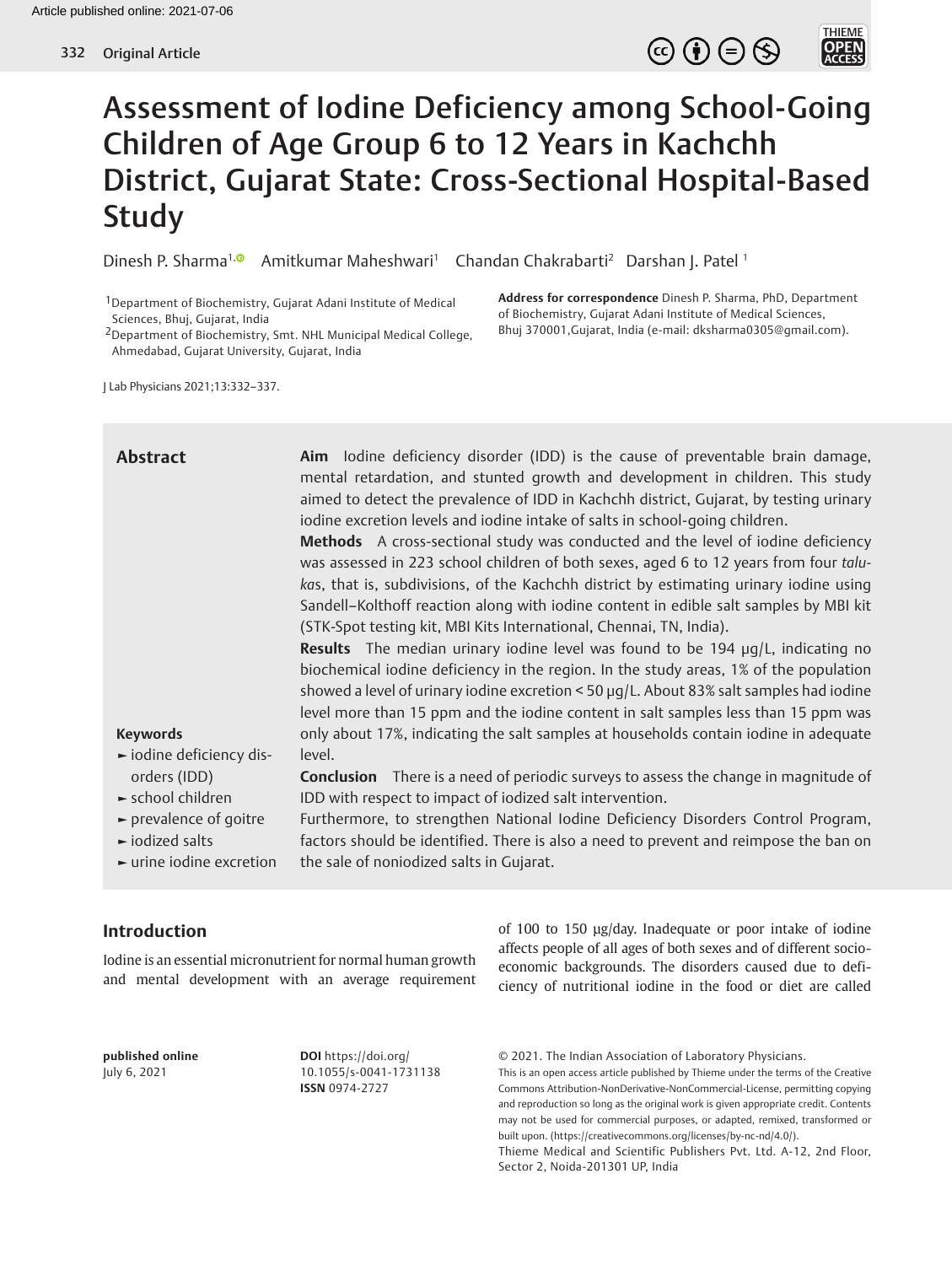iodine deficiency disorders (IDDs).<sup>1,2</sup> Urinary iodine is a well-accepted, cost-efficient, and easily obtainable indicator for iodine status. Since the majority of iodine absorbed by the body is excreted in the urine,  $3,4$  it is considered as a sensitive marker of current iodine intake and would reflect recent changes in iodine status.<sup>4,5</sup> IDD is a significant public health problem and is the most common cause of brain damage throughout the world (World Health Organization [WHO]/ United Nations Children's Fund [UNICEF]/International Council for Control of Iodine Deficiency Disorder [ICCIDD], 1992). Due to glaciations, flooding, rivers changing course, and deforestation, iodine present in topsoil is constantly leached, leading iodine deficiency in the soil. This, in turn, causes deficiency of iodine in crops grown on iodine-deficient soil, which results in low iodine in the diet for livestock and humans. In the past it was thought that only goitre and cretinism were caused by iodine deficiency. However, over the past, it has become increasingly clear that iodine deficiency leads to a much wider spectrum of disorders including goitre, cretinism, hypothyroidism, brain damage, abortion, still birth, mental retardation, psychomotor defects, and hearing and speech impairment.<sup>6</sup> In an attempt to eliminate iodine deficiency and act in accordance with the international goal of universal salt iodization, mandatory iodization of all table salts was introduced in India in 1983. In June 1992, the National Goitre Control Program (NGCP) was appropriately redesigned as "National Iodine Deficiency Disorders Control Programme (NIDDCP)" in recognition of the spectrum of disorders due to deficiency of iodine. The goal of NIDDCP was to lessen the prevalence of iodine deficiency disorders to below 10% in endemic districts of the country by the year 2000.7 Since January 2001, the government of Gujarat state withdrew the notification of banning sale of noniodized salt. Afterwards, in November 2005, the central government issued a notification to ban the sale of noniodized salts for direct human consumption in the entire country, which was effective from May 17, 2006, under the Food Adulteration Act. From January 2001 to June 2006, there was no ban on the sale of noniodized salts.<sup>8</sup> In Kachchh district, IDD survey was done in 1990–1991, and then re-survey was done in 1999–2000 and in 2009 to document the prevalence of goitre in primary school children of the age group 6 to 12 years, determine median urinary iodine concentration in sample of children, assess the level of iodine in salt samples at retail trader level, and study the profile of salt sold at retail shops.9 To know the current status of iodine nutrition, the present study was conducted to detect the prevalence of iodine deficiency disorder by knowing the pattern of urinary iodine excretion in primary school-going children, and level of iodine content in edible salt, in the Kachchh district.

## **Materials and Methods**

#### **Selection of Study Area and Population**

The present study was done in Kachchh district of Gujarat state. The main source of water is rain and all type of routine

vegetables are available and consumed by the people. The district has a total populations of 1,583,225, as per the 2001 census.10 The national program was implemented in the district in 1992 after the result of baseline survey conducted in 1990, which indicated low goitre prevalence. As per the recommendation of WHO/UNICEF/ICCIDD,<sup>11</sup> a cross-sectional study of school children in the age group 6 to 12 years was done and children from both sexes were selected. The study included school survey and community survey. Five boys and five girls from each grade were selected randomly in a class on the day of visit for examination.

#### **Sampling Method**

The villages were selected using cluster sampling method.12 A list of villages of all *taluka*s of Kachchh district was obtained from the *zila panchayat* office of the district health office (DHO).Then cumulative population was counted by using MS Excel. By calculating cluster interval, four villages were selected from the list. Only rural areas were included and confined and urban population was excluded in calculating cumulative population. When the desired sample size of five boys and five girls from each grade was not achieved, a primary school of the nearest village was approached and similarly, community survey was also done.

#### **Training and Survey Technique**

School children were clinically examined for the enlargement of thyroid (goitre) by palpation method endorsed by the current survey included in the WHO grading system as per the revised guidelines under NIDDCP13 and WHO/UNICEF/ICCIDD. The child was examined by the examiner in sitting position, with neck in normal position. The following classification was used for goiter—grade 0: no goiter, grade 1: thyroid palpable but not visible, and grade 2: thyroid visible with the neck in normal position.<sup>14</sup>

#### **Iodine in Urine**

Five boys and five girls from first to seventh grade were selected randomly for urine sampling. In each cluster, 25 urine samples were collected, including 5 samples from boys and 5 from girls on the spot, according to the revised national guidelines for estimation of urinary iodine excretion (UIE).12-15 In 30 clusters, total 223 urine samples were collected and tested for urinary iodine excretion. To collect urine samples, plastic bottles with screw caps were used and added with few drops of toluene to inhibit bacterial growth and to minimize bad odor. Ammonium persulfate titration method was used to detect the urinary iodine excretion level. The method is based on the principle that urinary iodine is released after the ingestion of urine with ammonium persulfate. The released iodine catalyzes the reduction of ceric ammonium sulfate (yellow) to cerous form (colorless) (Sandell–Kolthoff reaction).16 Color disappearance was measured by a spectrophotometer in form of optical density (OD), which was subsequently measured by constructing a standard curve on graph paper by plotting iodine concentration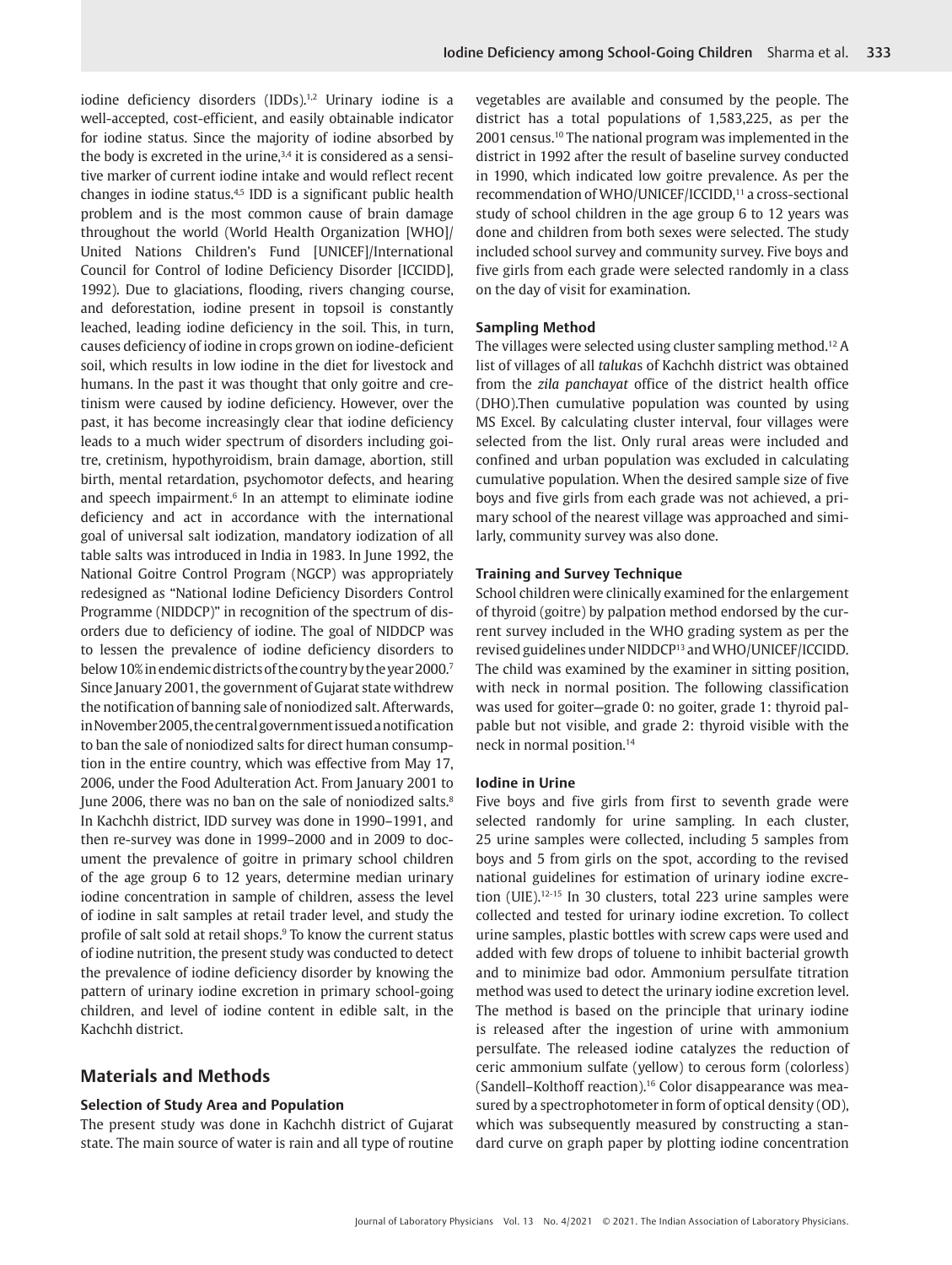#### 334 Iodine Deficiency among School-Going Children Sharma et al.

in μg/L. Median iodine concentration of > 100 μg/L defines a population with no iodine deficiency, that is, at least 50% of the samples should be above 100 μg/L according to the epidemiological criteria.17 In adults, under steady state conditions, a urinary iodine concentration of 100 μg/L corresponds roughly to a daily intake of about 150 μg/L.

#### **Iodine in Salt**

As per the protocol during the school survey to monitor iodine content in salt samples, marked air-tight plastic containers were distributed<sup>18</sup> randomly to the students and they were asked to bring edible salt samples from their households. Samples were also collected from the houses of students from each cluster. These samples were tested qualitatively on the spot with MBI kit provided by UNICEF, and iodine concentration was recorded as 0, < 15, or *>* 15 ppm.19 One retail shop in each village was also visited and samples were purchased and tested with the use of spot salt testing kit for the presence of iodine.

#### **Data Analysis**

All the data were entered in MS Excel 2007 and analyzed using the Epi Info software, version 3.5.1 (Centers for Disease Control and Prevention, Atlanta, Georgia).20

#### **Observation and Results**

Total 223 urine samples were examined and obtained data were analyzed with the help of WHO/UNICEF/ICCIDD guidelines21 as given in **►Table 1**.

**Table 1** Epidemiological criteria based on the World Health Organization/United Nations Children's Fund/International Council for Control of Iodine Deficiency Disorder guidelines

| Urine jodine<br>in children<br>$(\mu g/L)$ | <b>Iodine</b><br>intake | lodine status                                             |
|--------------------------------------------|-------------------------|-----------------------------------------------------------|
| < 20                                       | Insufficient            | Severe deficiency                                         |
| $20 - 49$                                  | Insufficient            | Moderate deficiency                                       |
| $50 - 99$                                  | Insufficient            | Mild deficiency                                           |
| $100 - 199$                                | Adequate                | Optimal                                                   |
| $200 - 299$                                | More than<br>adequate   | Risk of jodine-induced<br>hyperthyroidism                 |
| $\geq 300$                                 | Excessive               | Risk of hyperthyroidism and<br>autoimmune thyroid disease |

### **Results**

The present cross-sectional study assessed the iodine status of 6- to 12-year-old school-going children (*N* = 223), by estimating urinary iodine using Sandell–Kolthoff reaction. Out of the 223 urine samples collected, 99% samples were found with urinary iodine excretion (UIE) level 100 μg/L or more, while 1% showed less than 100 μg/L (depicted in **►Table 2**). The median urinary iodine level was found to be 194 μg/L, indicating no biochemical iodine deficiency in the region (depicted in **►Table 3**). In the study areas, 1% of the population showed a level of urinary iodine excretion < 50 μg/L (depicted in **►Table 4**). About 83% salt samples had iodine level more than 15 ppm and the iodine content in salt samples less than 15 ppm was only about 17%, indicating the salt samples at households contain iodine in adequate level (depicted in **►Table 5**) but fall below criteria for monitoring progress toward eliminating IDD as a public health problem.

|  | Table 2 Distribution of urinary iodine ( $n = 223$ ) |  |  |  |
|--|------------------------------------------------------|--|--|--|
|--|------------------------------------------------------|--|--|--|

| Urinary Iodine ( $\mu q/L$ ) | n        | % (percentage) |
|------------------------------|----------|----------------|
|                              | (223)    |                |
| < 100                        | 2        | 1              |
| $100 - 200$                  | 108      | 48             |
| $200 - 490$                  | 102      | 46             |
| 500-990                      | 11       | 5              |
| < 1,000                      | $\theta$ | 100            |
| $\geq 1,000$                 | 0        | $\theta$       |

Note: Out of the 223 urine samples collected, 99% samples were found with urinary iodine excretion (UIE) level 100 μg/L or more, while 1% showed less than 100 μg/L.

|  |                              |  | Table 3 Median urinary iodine excretion (UIE) level in |  |  |
|--|------------------------------|--|--------------------------------------------------------|--|--|
|  | Kachchh district $(\mu g/L)$ |  |                                                        |  |  |

| Taluka     | <b>Median UIC</b><br>$(\mu g/L)$ |
|------------|----------------------------------|
| Bhuj       | 185                              |
| Nakhatrana | 192                              |
| Khothara   | 196                              |
| Anjar      | 225                              |
| Median     | 194                              |

Note: The median urinary iodine level was 194 μg/L, indicating no biochemical iodine deficiency in the region.

**Table 4** Urinary iodine excretion (UIE) level in rural areas of Kachchh district

| <b>Taluka</b> | $\mathsf{n}$ | Urinary iodine excretion (UIE) |                    |  |  |  |
|---------------|--------------|--------------------------------|--------------------|--|--|--|
|               |              | $< 50 \mu g/L (%)$             | $> 50 \mu g/L$ (%) |  |  |  |
| Anjar         | 50           | 1(2)                           | 49 (98)            |  |  |  |
| Nakhatrana    | 50           | 0                              | 50(100)            |  |  |  |
| Kothara       | 53           | 0                              | 53 (100)           |  |  |  |
| Bhuj          | 70           | 0                              | 70 (100)           |  |  |  |
| Total         | 223          |                                | 222 (99)           |  |  |  |

Note: 1% showed urinary iodine excretion (UIE) level < 50 μg/L, while 99% showed a level ≥ 50 μg/L.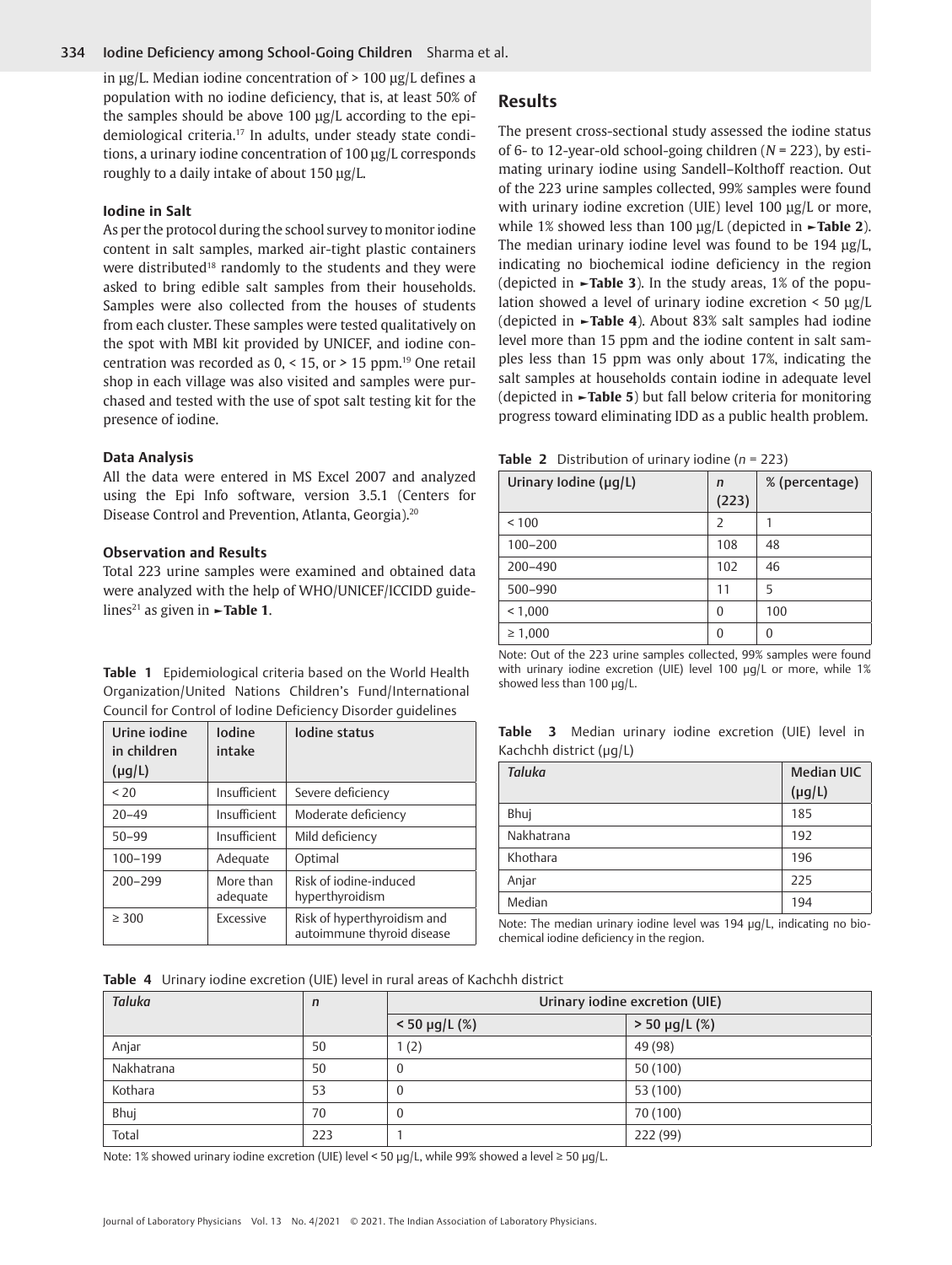| <b>Taluka</b> | No. of salt samples | Iodization of salt (ppm) (MBI kit) |            |           |                                                      |  |  |  |
|---------------|---------------------|------------------------------------|------------|-----------|------------------------------------------------------|--|--|--|
|               | tested              | $0$ ppm                            | $<$ 15 ppm | $>15$ ppm | Percentage (%) of salt samples<br>adequately iodized |  |  |  |
| Anjar         | 50                  |                                    | -8         | 42        | 84                                                   |  |  |  |
| Nakhatrana    | 50                  | $\Omega$                           | 8          | 42        | 84                                                   |  |  |  |
| Kothara       | 53                  |                                    | 12         | 41        | 77                                                   |  |  |  |
| Bhuj          | 70                  | $\Omega$                           | 10         | 60        | 86                                                   |  |  |  |
|               | Total               |                                    | 17%        | 82%       |                                                      |  |  |  |

**Table 5** Salt Iodization level in rural areas of Kachchh district

Note: The iodine content of 223 salt samples was assessed by the MBI kit method provided by UNICEF, out of which 82% salt samples showed adequate iodine (> 15 ppm) and 17% showed < 15 ppm iodine.

| <b>Taluka</b> | Grade 0 | Grade 1 | Grade 2 | <b>Total children</b><br><b>Total cases</b><br>examined |    | Prevalence rate (%) |
|---------------|---------|---------|---------|---------------------------------------------------------|----|---------------------|
| Anjar         |         |         |         |                                                         | 50 |                     |
| Nakhatrana    |         |         |         |                                                         | 50 |                     |
| Kothara       |         |         |         |                                                         | 53 | 1.88                |
| Bhuj          |         |         |         |                                                         | 70 | 1.42                |

**Table 6** Goitre prevalence rate in various talukas of Kachchh district

# **Discussion**

The most widely accepted marker for the evaluation for severity of IDD is the prevalence of endemic goitre in school-going children. WHO/UNICEF/ICCIDD<sup>22</sup> and on the basis of IDD prevalence, the criteria to understand the severity of IDD as a public health problem. As per this criteria, the prevalence rate for mild deficiency is 5.0 to 19.9%, 20 to 29.9% is moderate, and 30% and above is considered as severe. In the present study, the median urinary iodine level is 194 μg/L, indicating no biochemical iodine deficiency in the region. A study done from another district of Gujarat showed prevalence of goitre to be 20.5%,<sup>23</sup> which was very high compared with the present study (depicted in **►Table 6**). Since January 2001, the ban on the sale of noniodized salts in Gujarat was withdrawn, and in November 2005 the central government issued notification to ban the sale of noniodized salts for direct consumption in the entire country.<sup>8</sup> Chandra et al<sup>24</sup> reported more than  $95%$  of population consuming salts at adequate level, while Kamath et al<sup>25</sup> and Biswas et al26 reported only 50% of community consuming salts at

**Table 7** Criteria for monitoring progress toward eliminating iodine deficiency disorder (IDD) as a public health problem<sup>14</sup>

| Indicator                                                       | Goal    |
|-----------------------------------------------------------------|---------|
| Urinary iodine*                                                 |         |
| Proportion below 100 µg/L                                       | < 50%   |
| Proportion below 50 µg/L                                        | $<$ 20% |
| Salt jodization                                                 |         |
| Proportion of households consuming effectively<br>iodized salts | >90%    |

adequate level. Mishra et al<sup>23</sup> reported 39% with less than 30 ppm iodine level at retail shops, which indicates higher availability of iodine in iodized salts in the present study. As per WHO/UNICEF/ICCIDD, proportion of households consuming iodized salts effectively should be more than 90% and the recommended level of iodized salts should be more than 15 ppm<sup>27</sup> (depicted in  $\blacktriangleright$ Table 7); the present study shows 83% salt samples had more than 15 ppm iodine present. Hence the present study indicates the need to continue adequate effort of supplying iodized salts to the region and strengthen the system of monitoring.

# **Conclusion**

The results of the present study indicate that the lowest urinary iodine excretion was seen in the age group of 11 years, whereas highest urinary iodine excretion was seen in the age group of 6 to 10 years (depicted in **►Table 8**).

There is a need of periodic surveys to assess the change in magnitude of the IDD with respect to the impact of iodized salt intervention. Furthermore, this calls for the identification of factors to strengthen NIDDCP and the need to reimpose the ban on the sale of noniodized salts in Gujarat.

#### **Ethics Approval**

This study was approved by the Institutional Ethical Committee of Gujarat Adani Institute of Medical Sciences, Bhuj, and the authors received no funding for this study.

#### **Consent to Participate**

Written informed consent were obtained from parents.

#### **Conflict of Interest**

None declared.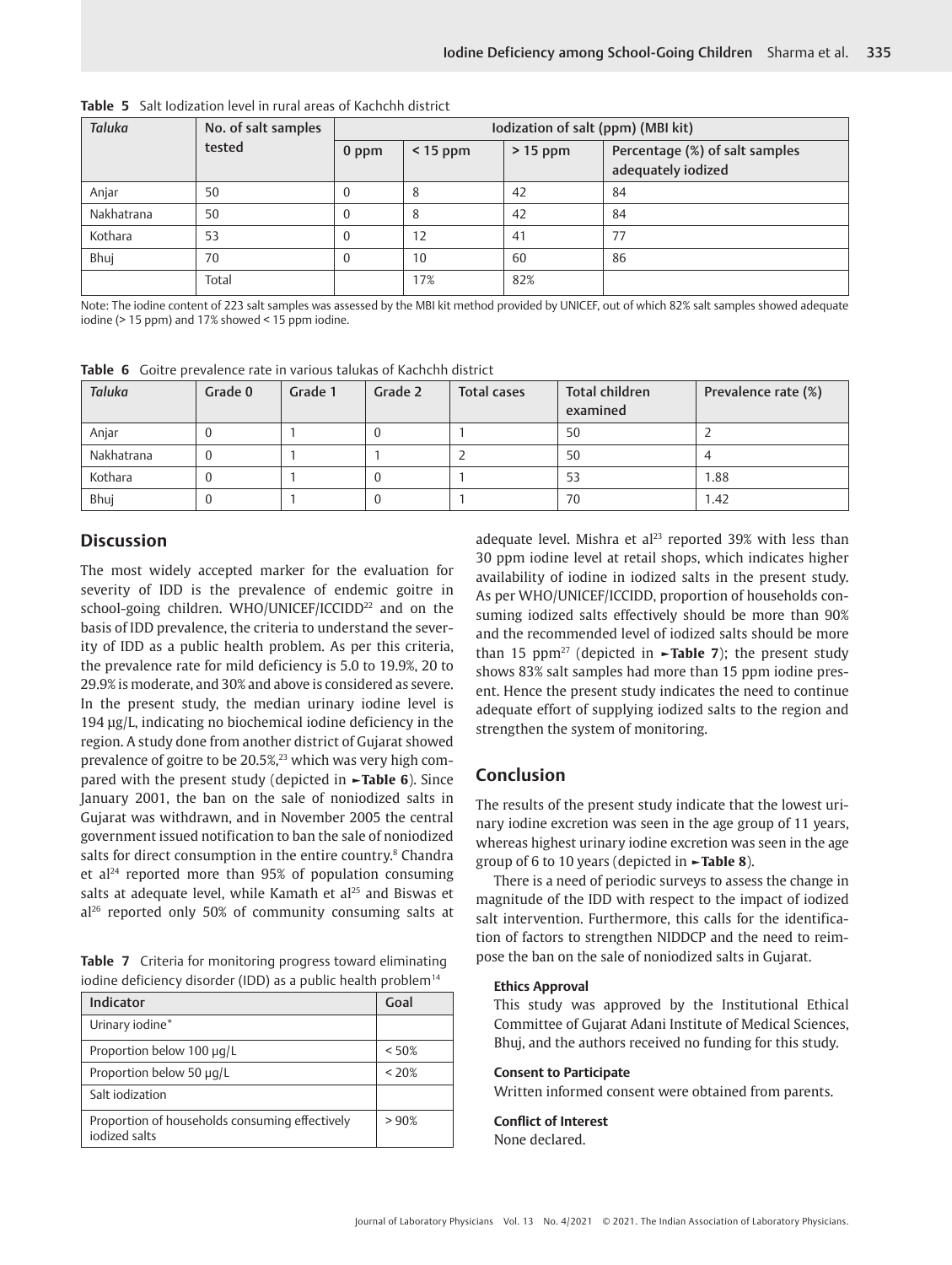| [A]                     |                                                       |              |                     |                |              |                     |                                 |              |                   |              |                   |
|-------------------------|-------------------------------------------------------|--------------|---------------------|----------------|--------------|---------------------|---------------------------------|--------------|-------------------|--------------|-------------------|
|                         | Age-wise distribution of urinary iodine ( $n = 223$ ) |              |                     |                |              |                     |                                 |              |                   |              |                   |
| Age (y)<br>$\mathsf{n}$ |                                                       |              | $< 200$ µg/L        | 200-490 µg/L   |              |                     | 500-990 µg/L                    |              | $< 1,000 \mu g/L$ |              | $> 1,000 \mu g/L$ |
|                         |                                                       | $\mathsf{n}$ | %                   | $\mathsf{n}$   | %            | $\mathsf{n}$        | %                               | $\mathsf{n}$ | %                 | $\mathsf{n}$ | $\%$              |
| 6                       | 10                                                    | 6            | 60                  | 3              | 30           | $\mathbf{1}$        | 10                              | 10           | 100               | $\mathbf{0}$ | $\mathbf{0}$      |
| $\overline{7}$          | 27                                                    | 14           | 52                  | 12             | 44           | $\mathbf{1}$        | $\overline{4}$                  | 27           | 100               | $\mathbf{0}$ | $\mathbf{0}$      |
| 8                       | 19                                                    | 11           | 58                  | $\overline{7}$ | 37           | $\mathbf{1}$        | 5                               | 19           | 100               | $\theta$     | $\mathbf{0}$      |
| 9                       | 34                                                    | 14           | 41                  | 19             | 56           | $\mathbf{1}$        | $\overline{3}$                  | 34           | 100               | $\Omega$     | $\boldsymbol{0}$  |
| 10                      | 32                                                    | 14           | 44                  | 16             | 50           | $\overline{2}$      | 6                               | 32           | 100               | $\mathbf{0}$ | $\mathbf{0}$      |
| 11                      | 53                                                    | 26           | 49                  | 25             | 47           | $\overline{2}$      | $\overline{4}$                  | 53           | 100               | $\theta$     | $\mathbf{0}$      |
| 12                      | 48                                                    | 25           | 52                  | 20             | 42           | $\overline{3}$      | 6                               | 48           | 100               | $\mathbf{0}$ | $\boldsymbol{0}$  |
|                         |                                                       |              |                     |                |              | $[{\mathsf B}]$     |                                 |              |                   |              |                   |
| Age                     |                                                       |              |                     |                |              |                     | <b>Urinary iodine excretion</b> |              |                   |              |                   |
| (y)                     |                                                       |              | $> 100 \mu g/L$ (%) |                |              | $< 100 \mu g/L$ (%) |                                 |              | <b>Total</b>      |              |                   |
| 6                       |                                                       |              | 10(100)             |                | $\mathbf{0}$ |                     |                                 |              | 10                |              |                   |
| $\overline{7}$          |                                                       |              | 27 (100)            |                | $\mathbf{0}$ |                     |                                 |              | 27                |              |                   |
| 8                       |                                                       |              | 19 (100)            |                |              | $\mathbf{0}$        |                                 |              | 19                |              |                   |
| 9                       |                                                       |              | 34 (100)            |                |              | $\mathbf{0}$        |                                 |              | 34                |              |                   |
| 10                      |                                                       |              | 32 (100)            | $\mathbf{0}$   |              |                     |                                 |              | 32                |              |                   |
| 11                      |                                                       |              | 52 (98.11)          | 1(1.92)        |              |                     | 53                              |              |                   |              |                   |
| 12                      |                                                       |              | 47 (97.91)          |                |              | 1(2.0)              |                                 |              | 48                |              |                   |
| Total                   |                                                       |              | 221 (99.10)         |                |              | 2(0.89)             |                                 |              | 223               |              |                   |

**Table 8** Age-wise analysis of urinary iodine excretion

#### **References**

- 1 National Rural Health Mission IDD and Nutrition Cell. Revised Policy Guidelines on National Iodine Deficiency Disorders Control Programme. Revised ed. New Delhi, India: Directorate General of Health Services, Ministry of Health and Family Welfare, Government of India; October 2006
- 2 Damor J, Padhiyar N, Ninama G. Urinary iodine excretion in urine samples among children in Dahod district, Gujarat. Indian Journal of Clinical Practice 2013;23(9)
- 3 Gibson R, ed. Principles of Nutritional Assessment. Oxford, United Kingdom: Oxford University Press; 2005
- 4 World Health Organization, Urinary Iodine Concentrations for Determining Iodine Status Deficiency in Populations. Vitamin and Mineral Nutrition Information System. Geneva, Switzerland: World Health Organization; 2013
- 5 DeMaeyer EM, Lowenstein FW, Thilly CW, The Control of Endemic Goitre. Geneva, Switzerland: World Health Organization; 1979
- 6 International Council for the Control of Iodine Deficiency Disorders, In:Hetzel BS, Delange F, Dunn JT, Ling J, Mannar V,, Pandav C, eds. Towards the Global Elimination of Brain Damage Due to Iodine Deficiency. New Delhi, India: Oxford University Press; 2004
- 7 Mohapatra SS, Bulliyya G, Kerketta AS, Acharya AS. Thyroxine and thyrotropin profile in neonates and school children in an iodine deficiency disorders endemic area of Orissa. Indian J Nutr Diet 2001;38:98–101
- 8 Kishore J, National Health Programmes of India, 7th ed. New Delhi, India: Century Publications,; 2007 370–373
- 9 Chudasama R, Patel UV, R R, Verma PH. Iodine deficiency disorders in 6-12 years old rural primary school children in Kutch district, Gujarat. Indian Pediatr 2011;48(6):453–456
- 10 2001 Census. Kutch, Gujarat, India: Office of District Health Officer; 2008
- 11 Dunn JT, Crutchfield HE, Gutckunst R, Dunn AD, Iodine deficiency disorders and urinary iodine levels. In: Methods of Measuring Iodine in Urine. The Netherlands: International Council for Control of Iodine Deficiency Disorder/United Nations Children's Fund/World Health Organization; 1993 7–10
- 12 Ministry of Health and Family Welfare, Government of India. Revised policy guidelines on National Iodine Deficiency Disorders Control Programme, 2006. available at: www.mohfw. nic.in / Revised%20Policy%20Guidelines%20On%20NIDDCP.html. Accessed September 14, 2020
- 13 Directorate General of Health Services (DGHS). Revised policy guidelines on National Iodine Deficiency Disorders Control Programme. New Delhi, India: DGHS, Ministry of Health and Family Welfare, Government of India; 2006:1–31. www. mohfw.nic.in/nrhm/document/revised\_guidelines.pdf. Accessed September 14, 2020
- 14 World Health Organization; United Nations Children's Fund; International Council for Control of Iodine Deficiency Disorder. Indicators for Assessing Iodine Deficiency Disorders and Their Control Through Salt Iodization. Geneva, Switzerland: World Health Organization; 1994
- 15 Chudasama RK, Verma PB, Mahajan RG. Iodine nutritional status and goiter prevalence in 6-12 years primary school children of Saurashtra region, India. World J Pediatr 2010;6(3):233–237
- 16 World Health Organization; International Council for Control of Iodine Deficiency Disorder; United Nations Children's Fund. Assessment of Iodine Deficiency Disorders and Monitoring Their Elimination: A Guide for Programme Managers. Geneva, Switzerland: World Health Organization; 2007. Available at: www.iccidd.org/media/assessment%20tools/urinary\_ iodinemethod\_a.pdf.
- 17 World Health Organization, United Nations Children's Fund; International Council for Control of Iodine Deficiency Disorder. Report of a Joint WHO/UNICEF/ICCIDD Consultation on Indicators for Assessing Iodine Deficiency Disorders and